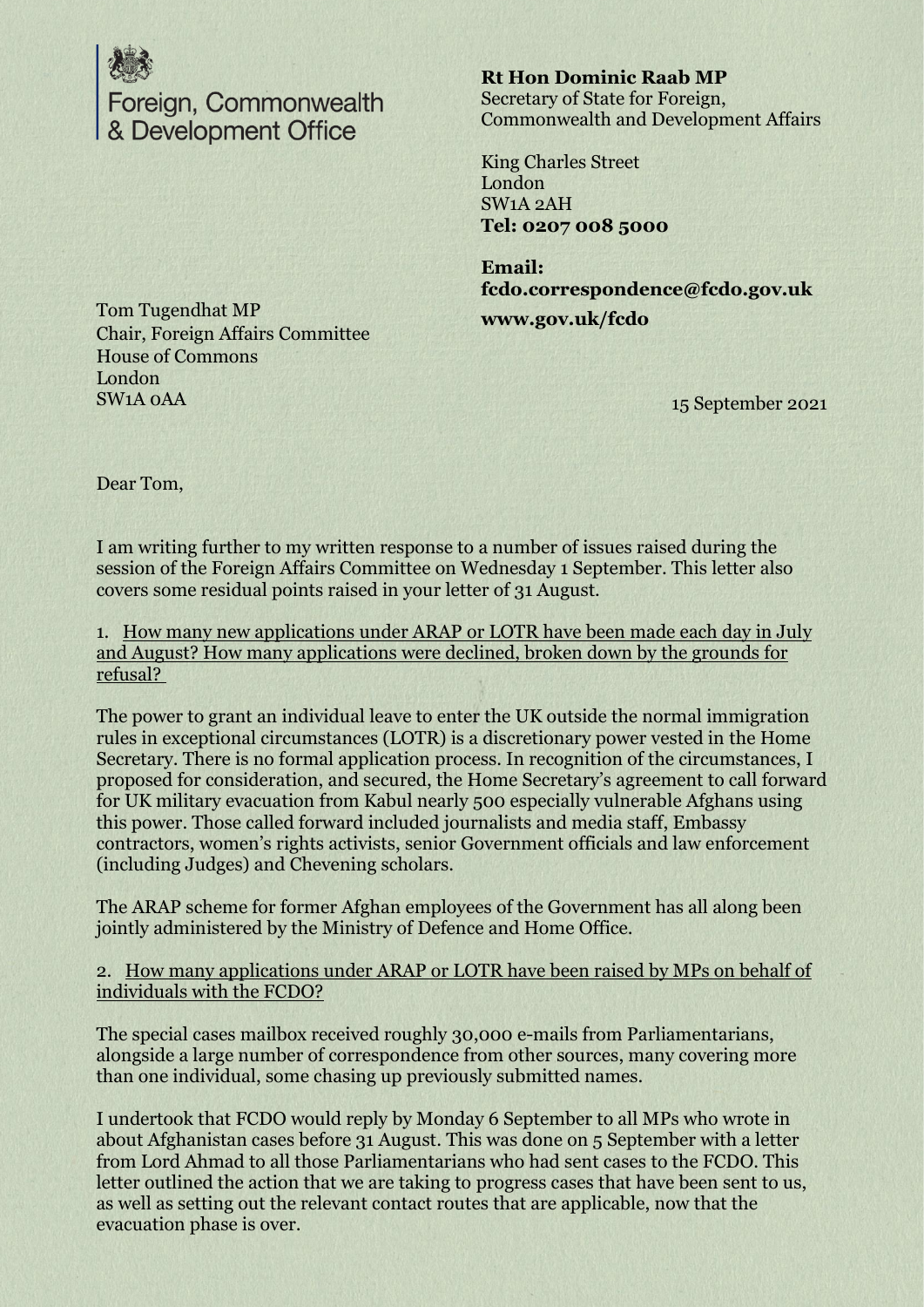In addition to this correspondence, we also sent a Dear Colleague letter on 6 September to all Parliamentarians, outlining the work we are doing to provide safe passage for those still stuck in Afghanistan.

On Thursday 9 September, I committed to the House that all MP correspondence that the department received before 31 August relating to Afghanistan cases would be assessed and forwarded to Ministry of Defence or Home Office within seven days. Members would also be informed of to where their correspondence had been sent. Ahead of the deadline of Thursday 16 September midnight deadline, I wanted to let you know that given the complexity of many of these cases, it has proved more difficult than foreseen to hit this deadline. Many members have sent tens if not hundreds of cases, which the team at the FCDO is thoroughly analysing to ensure they go to the right Department.

The FCDO received over 200,000 emails during Operation Pitting alone, which was significantly more than we received during the entire repatriation operation for British nationals at the onset of the Covid pandemic last year. As I told the House, the priority during the evacuation was getting UK nationals and those Afghans who worked for us on to the flights leaving Afghanistan. We also brought out hundreds of individuals who were identified as special cases owing to the particular risk they faced because of their ties with the United Kingdom.

Since the completion of the evacuation phase, the FCDO has been urgently working through the correspondence. Approximately 30,000 of the 200,000 emails the FCDO received were emails from MPs. In addition to the sheer numbers, the complexity of each case requires due attention to triage cases between the MOD for consideration under ARAP, the Home Office for the Afghan Resettlement Programme or to identify them as British Nationals, often with incomplete data.

The FCDO aimed to complete the triage of cases by 16 September. Given the complexity of these cases and the sheer volume, it will take a few days longer to complete. However, by 16 September we will have contacted more than half of MPs who have written to us with cases, letting them know which Department their cases have been sent to, and we will have completed this task by Tuesday 21 September, for all but a small minority of MPs with the most complex cases. Those MPs with the most complex cases will receive a letter and a telephone call from a Minister to update them on progress, and where necessary to establish further information.

I would like to assure you that responding to MPs' cases and correspondence remains a top priority for the Government and the FCDO has been working tirelessly to undertake the task. Staff from across the global FCDO network have been pulled into the crisis surge team along with colleagues from MOD and HMRC. We are also exploring bringing in external resources to help the FCDO deliver in the shortest timeframe possible. We will continue to work multiple shifts of over 100 people working throughout the day and night, 7 days a week to deliver.

While MOD will consider cases under the Afghan Relocations and Assistance Policy (ARAP) and the Home Office under the Afghan Citizens' Resettlement Scheme, the FCDO will continue to handle British National cases and will be in contact with MPs about the specific cases they have raised within 7 days, providing as much detail as possible.

3. How have FCDO staff numbers working on ARAP and special cases schemes changed on a daily basis, throughout July and August; how many staff from MOD and the Home Office were working on these schemes; what hours were staff from each department working?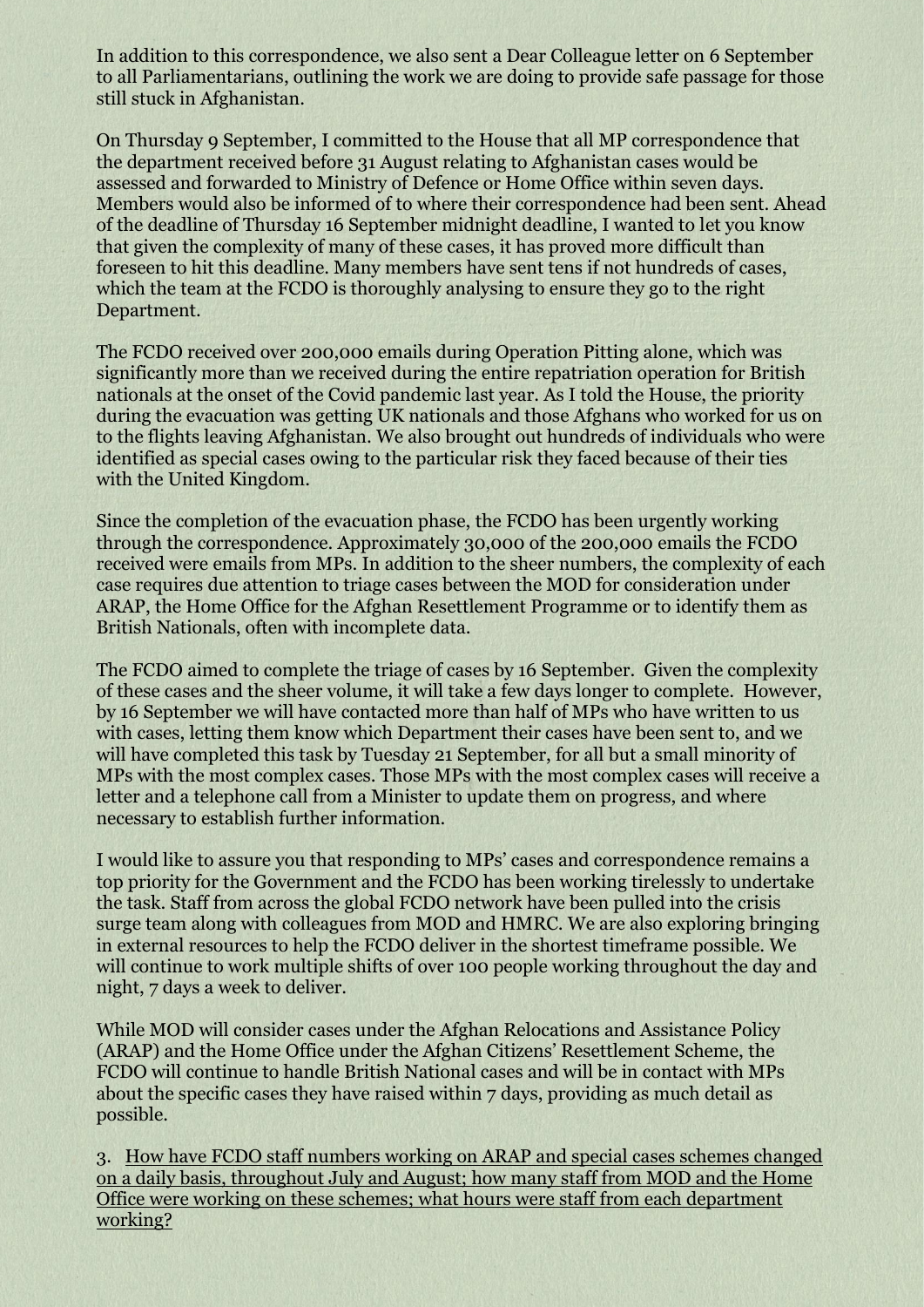At the peak of the crisis in the week commencing 23 August, over 500 staff were working on the crisis response across Whitehall departments, around the clock, 7 days per week.

## 4. How many applicants eligible under ARAP or LOTR remain in Afghanistan?

As mentioned in the Prime Minister's 6 September statement to the House of Commons on Afghanistan, under ARAP, MoD estimated at the time that 311 principals with agreed eligibility for ARAP and who had been called forward, remained in Afghanistan. This estimate was based on the best available information at the time, and work is underway to verify the accuracy of this figure. Under LOTR, we believe around a further 650 individuals who were issued with a call forward instruction did not fly out of Afghanistan on a UK evacuation flight. The majority of these people have remained in the country, but a small number have left Afghanistan on evacuation flights run by other countries or by their own means. Afghan nationals who were called forward to Kabul airport for evacuation by the FCDO will be guaranteed a place under the new Afghan Citizens' Resettlement Scheme (ACRS).

## 5. How many emails were unread by FCDO officials on the ARAP or LOTR scheme on each day in August? 6. What steps were taken to triage cases and how were cases prioritised?

As stated above, during Operation PITTING alone we received over 200,000 emails, significantly more than during the entire period we were repatriating British Nationals at the onset of the Covid pandemic last year. Approximately 30,000 emails contained questions from MPs and the remainder were from individual British nationals and Afghans as well as members of the public and NGOs. The emails rose to a peak of 20,000 in a day.

As soon as the crisis began we allocated staff to triage incoming correspondence. The top priority was to identify requests for assistance from: British nationals and their dependents; ARAP cases; and Afghan nationals seeking help as special cases. In particular, during the evacuation, the triage exercise rightly sought to identify people requiring help to leave the country.

Since the completion of the evacuation phase, we have been urgently working through the correspondence we have received during the operation. We have now assigned 270 staff to work through this caseload each day, working in shifts and seven days a week to clear the backlog.

6. When did the FCDO begin compiling lists of those eligible as "special cases"; how many were added to this list each day in July and August; and how many of these managed to leave Afghanistan, broken down by category? How many "special cases" applications remained unprocessed on 29 August?

On 19 August it was agreed that the UK would, as part of the evacuation effort, assist others facing serious risk in Afghanistan where possible. The particular focus of this was to assist:

- current or former Chevening Scholars;
- people with existing leave to enter or an open application for student, work and family visas;
- journalists;
- civil society groups for women's rights;
- government officials:
- officials working in counter-terrorism and counter-narcotics; and
- employees of charities, humanitarian organisations and NGOs.

The FCDO also evaluated other special cases on a case-by-case basis, based on vulnerability. Those Afghan citizens and their dependents who received a Call Forward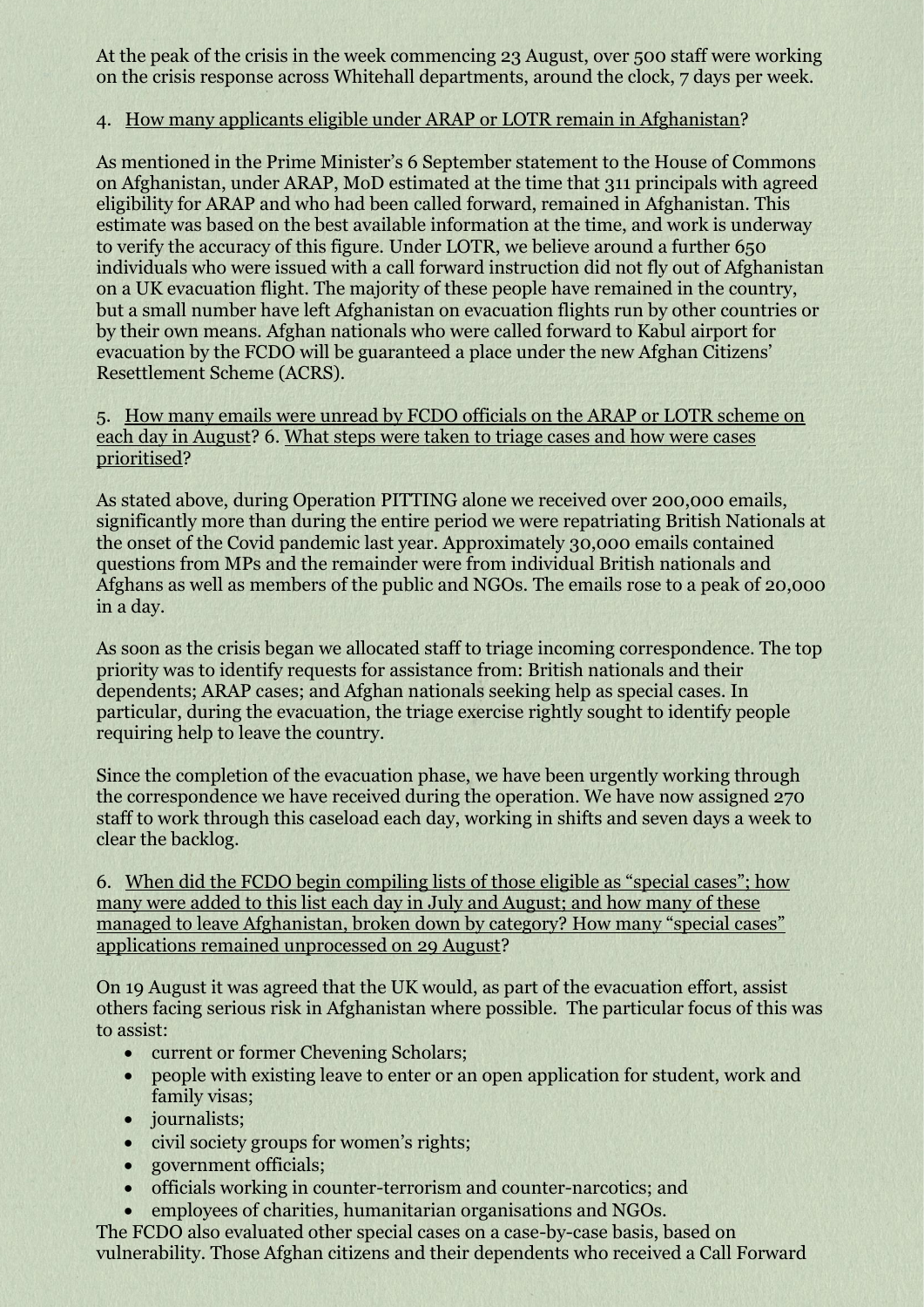to Kabul Airport for evacuation, but who we were sadly unable to evacuate before ceasing operations in Afghanistan, will be guaranteed a place under the Afghan Citizens Resettlement Scheme (ACRS).

7. How many Afghan nationals were working directly or indirectly for the British Embassy in Kabul on 13 August? How many of these have now left Afghanistan and arrived in the UK?

While we have done all we can to evacuate all ARAP eligible individuals and dependents, the conditions on the ground were extremely challenging, and as of September 5, some ARAP eligible individuals were not evacuated.

8. How many meetings did FCDO and MOD Ministers have with counterparts in Pakistan, Uzbekistan, Turkmenistan and Tajikistan in each month of this year?

The attached table includes a list of Foreign Secretary and FCDO Junior Ministerial meetings with counterparts in Pakistan, Uzbekistan, Turkmenistan and Tajikistan. The question of meetings with MoD Ministers is for the Defence Secretary.

9. Which Minister and official was responsible for cross-Whitehall co-ordination on the ARAP and LOTR schemes?

The ARAP programme is administered jointly by the Home Office and Ministry of Defence, with support from the Foreign, Commonwealth and Development Office. On my recommendation, the Home Secretary exceptionally agreed to call forward for UK military evacuation an additional nearly 500 Afghans who had not worked for the British Government but who were judged to be exceptionally vulnerable, using the Home Secretary's discretionary power to grant leave to enter the UK outside the normal immigration rules in exceptional circumstances. Daily co-ordination meetings of Ministers from FCDO, the Home Office and Ministry of Defence, and PJHQ, oversaw the flow of British nationals, ARAP beneficiaries, other Afghan and third country nationals through the UK military evacuation under Operation PITTING.

**THE RT HON DOMINIC RAAB MP**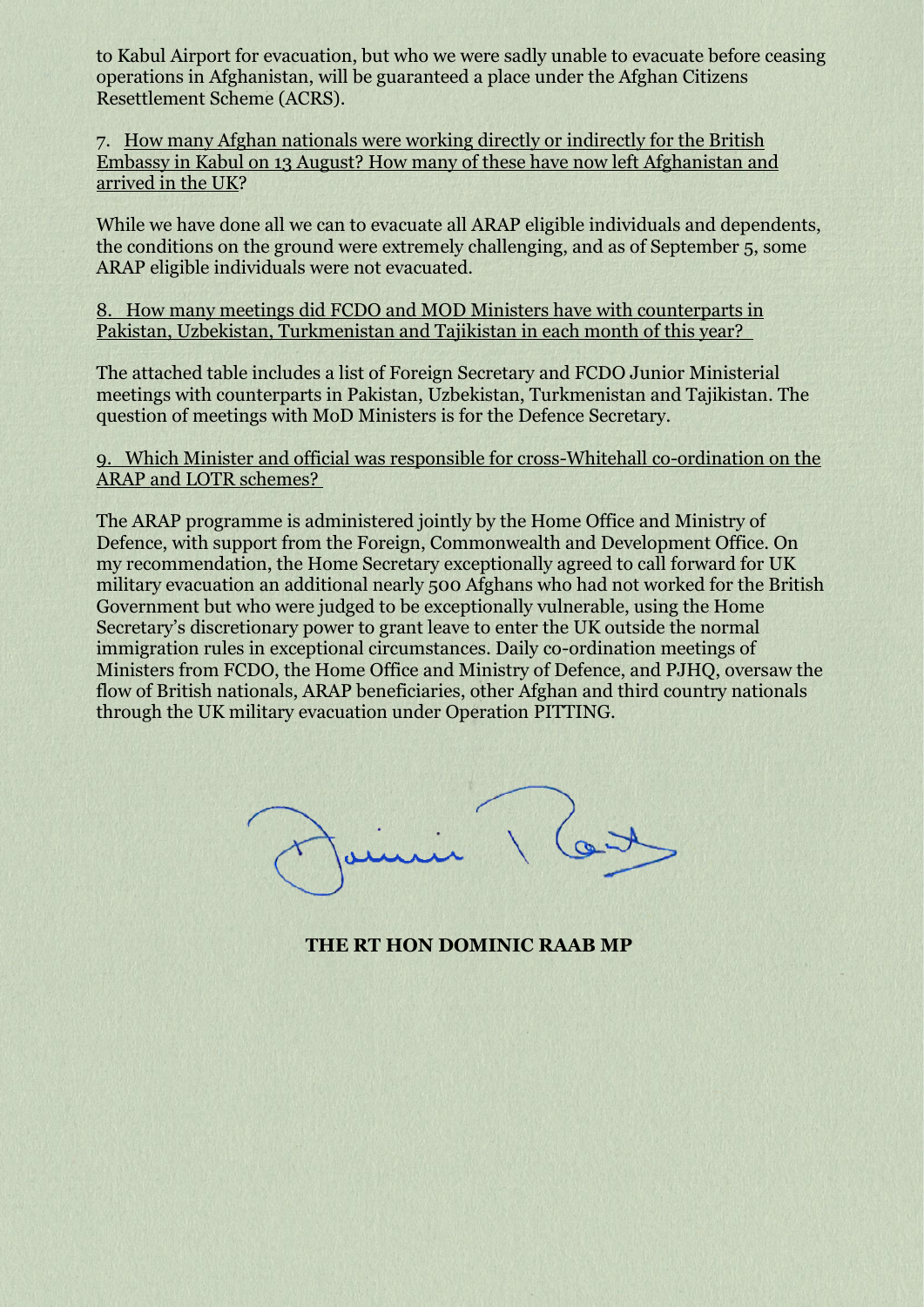## **Timeline of meetings between FCDO Ministers and counterparts in Pakistan, Uzbekistan, Turkmenistan and Tajikistan in 2021**

| <b>Date</b> | <b>Minister</b>      | <b>International Engagement</b>                                                                                                                                                                                                                                                                           |
|-------------|----------------------|-----------------------------------------------------------------------------------------------------------------------------------------------------------------------------------------------------------------------------------------------------------------------------------------------------------|
| 14/09/21    | <b>Lord Ahmad</b>    | Visit to Uzbekistan: met with Abdulla<br>Aripov, Deputy Prime Minister of<br>Uzbekistan and Abdulaziz Kamilov,<br>Minister of Foreign Affairs of Uzbekistan,<br>Senator Safoyev,<br>Minister of Justice and Davletov<br>Laziz Kudratov First Deputy Minister of<br><b>Investments &amp; Foreign Trade</b> |
| 08/09/2021  | Lord Ahmad           | Meeting with Uzbekistan Deputy Chair of<br>the Senate, Sodiq Safoev                                                                                                                                                                                                                                       |
| 08/09/2021  | Lord Ahmad           | Call with Uzbekistan Deputy Foreign<br><b>Minister</b>                                                                                                                                                                                                                                                    |
| 06/09/2021  | Foreign<br>Secretary | Call with Uzbekistan Foreign Minister,<br><b>Abdulziz Kamilov</b>                                                                                                                                                                                                                                         |
| 03/09/2021  | <b>Lord Ahmad</b>    | Call with Turkmen Deputy Foreign<br><b>Minister Hajiev</b>                                                                                                                                                                                                                                                |
| 03/09/2021  | Foreign<br>Secretary | Visit to Islamabad, Pakistan: Meetings<br>with Prime Minister Khan, Foreign<br>Minister Qureshi and Chief of Army Staff<br>General Bajwa.                                                                                                                                                                 |
| 03/09/2021  | Lord Ahmad           | Call to Turkmen Deputy Foreign Minister<br>Hajiev                                                                                                                                                                                                                                                         |
| 03/09/2021  | Lord Ahmad           | Visit to Dushanbe, Tajikistan: meeting<br>with Tajik Deputy Foreign Minister<br>Huseinzoda                                                                                                                                                                                                                |
| 02/09/2021  | Foreign<br>Secretary | Call with Tajik Foreign Minister<br>Muhridden                                                                                                                                                                                                                                                             |
| 27/08/21    | Foreign<br>Secretary | Call with Pakistan Foreign Minister<br>Qureshi                                                                                                                                                                                                                                                            |
| 26/08/21    | Lord Ahmad           | Call with Uzbek Foreign Minister<br>Kamilov                                                                                                                                                                                                                                                               |
| 25/08/21    | Lord Ahmad           | Call with Tajikistan Deputy Foreign<br><b>Minister Salim</b>                                                                                                                                                                                                                                              |
| 23/08/21    | Lord Ahmad           | Call with Turkmenistan Deputy Foreign<br>Minister Hajiev                                                                                                                                                                                                                                                  |
| 23/08/21    | Lord Ahmad           | Call with Tajikistan Deputy Foreign<br><b>Minister Farhod Salim</b>                                                                                                                                                                                                                                       |